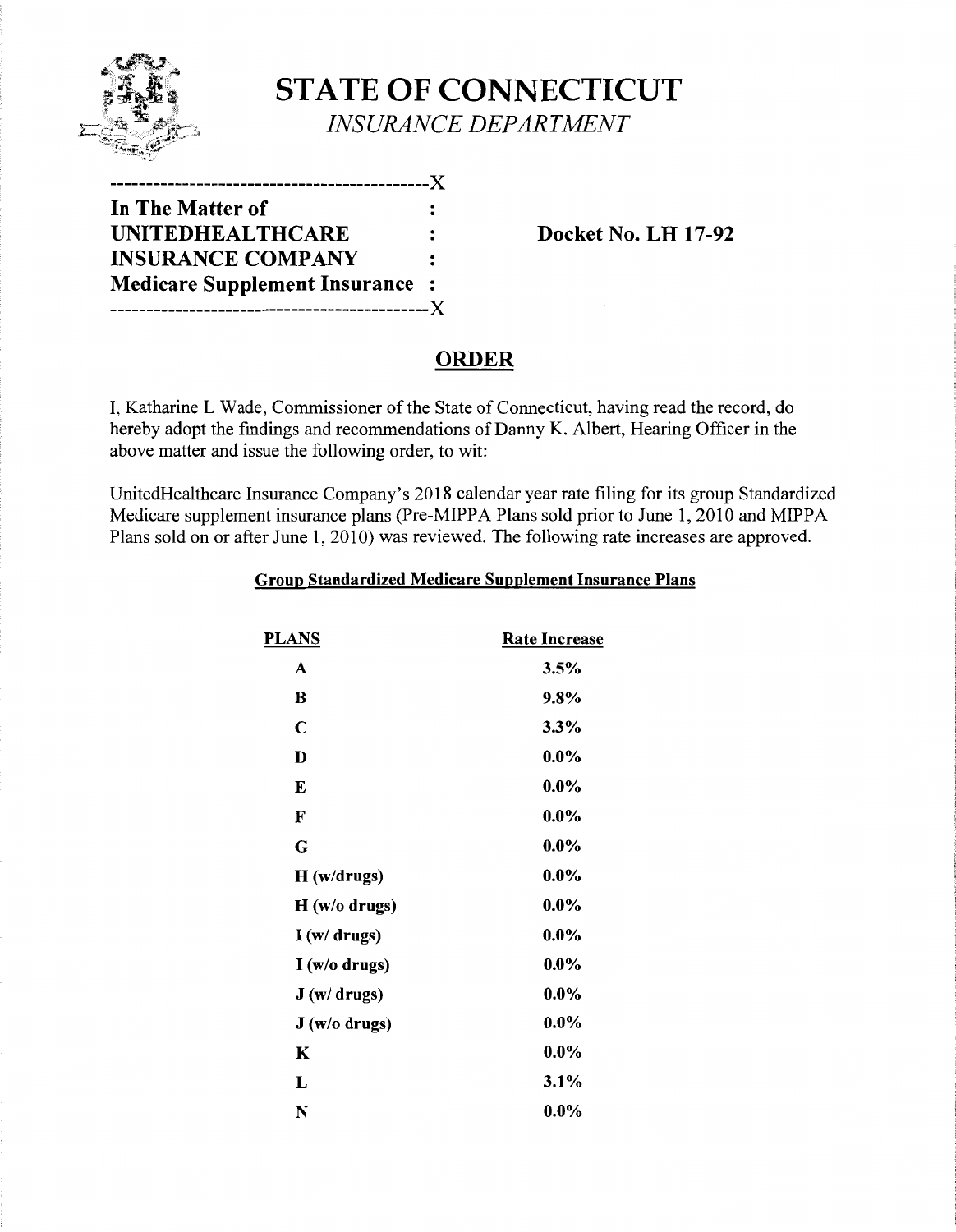The rate increases approved herein for UnitedHealthcare Insurance Company's group Standardized Pre-MIPPA & MIPPA (Medicare Improvements for Patients and Providers Act of 2008) Medicare supplement insurance plans are reasonable in relation to the benefits, estimated claim costs and anticipated loss ratios the company can reasonably expect to realize on its Medicare supplement business.

Dated at Hartford, Connecticut, this 4<sup>th</sup> day of October, 2017.

Aurice L (Wade

Commissioner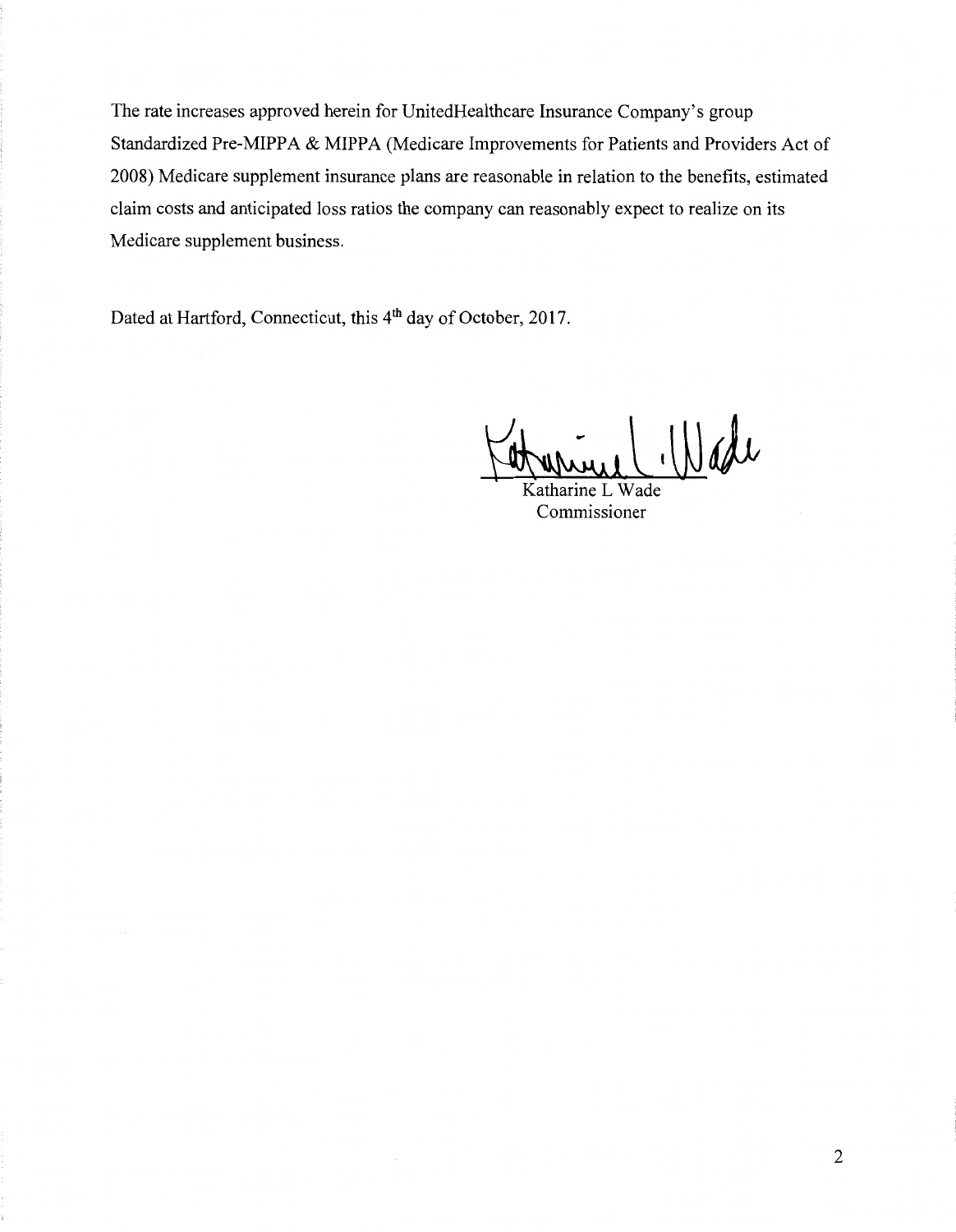

# **STATE OF CONNECTICUT**  *INSURANCE DEPARTMENT*

---------------------------------------------)( In The Matter of UNITEDHEALTHCARE : Docket No. LH 17-92 INSURANCE COMPANY Medicare Supplement Insurance ---------------------------------------------)(

#### PROPOSED FINAL DECISION

### I. INTRODUCTION

The Insurance Commissioner of the State of Connecticut is empowered to review rates charged for individual and group Medicare supplement policies sold to any resident of this State who is eligible for Medicare. The source for this regulatory authority is contained in Chapter 700c and Section 38a-495a of the Connecticut General Statutes.

After due notice, a hearing was held at the Insurance Department in Hartford on Thursday, September 21, 2017 to consider whether or not the rate increase requested by UnitedHealthcare Insurance Company on its group Standardized Medicare supplement business should be approved.

No members from the general public or public officials attended the hearing.

An actuary representing UnitedHealthcare Insurance Company participated in the hearing via speaker phone.

The hearing was conducted in accordance with the requirements of Section 38a-474, Connecticut General Statutes, the Uniform Administrative Procedures Act, Chapter 54 of Section 38a-8-1 et seq. of the Regulations of Connecticut State Agencies.

A Medicare supplement policy is a private health insurance policy sold on an individual or group basis, which provides benefits that are additional to the benefits provided by Medicare. For many years Medicare supplement policies have been highly regulated under both state and federal law to protect the interests of persons eligible for Medicare who depend on these policies to provide additional coverage for the costs of health care.

Effective December 1, 2005, Connecticut amended its program of standardized Medicare supplement policies in accordance with Section 38a-495a of the Connecticut General Statutes, and Sections 38a-495a-1 through 38a-495a-21 ofthe Regulations of Connecticut Agencies. This program, which conforms to federal requirements, provides a "core" package of benefits known as Plan A. Insurers may also offer any one or more of eleven other plans (Plans B through N).

Effective January 1, 2006, in accordance with Section 38a-495c of the Connecticut General Statutes (as amended by Public Act 05-20) premiums for all Medicare supplement policies in the state must use community rating. Rates for Plans A through N must be computed without regard to age, gender, previous claims history or the medical condition of any person covered by a Medicare supplement policy or certificate.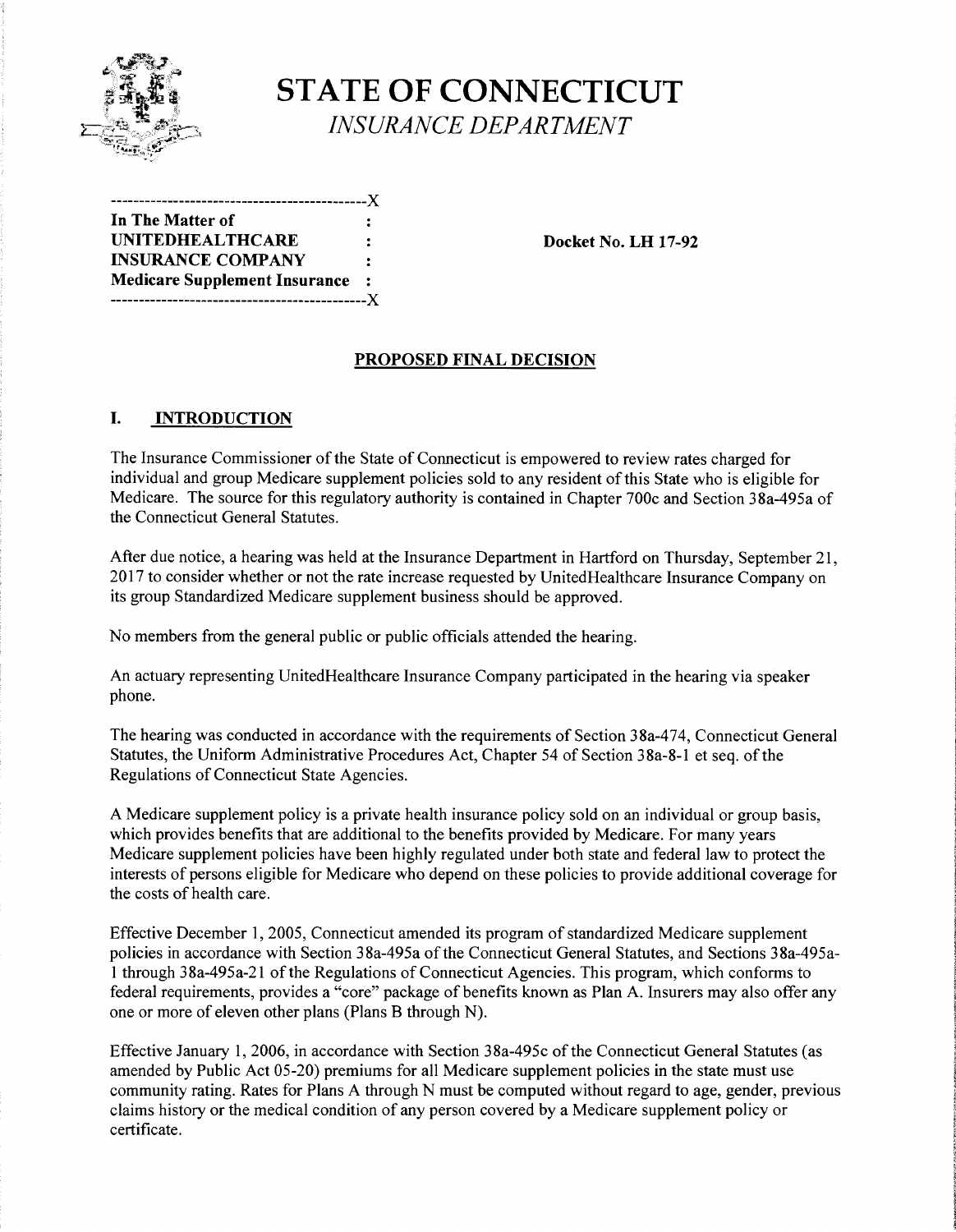The statute provides that coverage under Plans A through N may not be denied on the basis of age, gender, previous claims history or the medical condition of any covered person. Insurers may exclude benefits for losses incurred within six months from the effective date of coverage based on a pre-existing condition.

Effective October 1, 1998, carriers that offer Plan B or Plan C must make these plans as well as Plan A, available to all persons eligible for Medicare by reason of disability.

Insurers must also make the necessary arrangements to receive notice of all claims paid by Medicare for their insureds so that supplement benefits can be computed and paid without requiring insureds to file claim forms for such benefits. This process of direct notice and automatic claims payment is commonly referred to as "piggybacking" or "crossover".

Sections 38a-495 and 38a-522 ofthe Connecticut General Statutes, and Section 38a-495a-10 ofthe Regulations of Connecticut Agencies, state that individual and group Medicare supplement policies must have anticipated loss ratios of 65% and 75%, respectively. Under Sections 38a-495-7 and 38a-495a-10 of the Regulations of Connecticut Agencies, filings for rate increases must demonstrate that actual and expected losses in relation to premiums meet these standards, and anticipated loss ratios for the entire future period for which the requested premiums are calculated to provide coverage must be expected to equal or exceed the appropriate loss ratio standard.

Section 38a-473 of the Connecticut General Statutes provides that no insurer may incorporate in its rates for Medicare supplement policies factors for expenses that exceed 150% of the average expense ratio for that insurer's entire written premium for all lines of health insurance for the previous calendar year.

#### II. FINDING OF FACT

After reviewing the exhibits entered into the record of this proceeding, the testimony of the witnesses, and utilizing the experience, technical competence and specialized knowledge ofthe Insurance Department, the undersigned makes the following findings of fact:

#### General

UnitedHealthcare was granted rate increases on its Connecticut Medicare Supplement AARP Standardized block of business for 2017. The current filing for 2018 rates request the following increases:

|                | Proposed     |              |                     |
|----------------|--------------|--------------|---------------------|
|                | 2018 Monthly | 2017 Monthly | Diff.               |
| Plan           | Rate         | Rate         | $\frac{(\%)}{(\%)}$ |
| A              | \$154.25     | \$149.00     | 3.5%                |
| B              | \$221.75     | \$202.00     | 9.8%                |
| C              | \$323.75     | \$313.50     | 3.3%                |
| D              | \$223.25     | \$223.25     | $0.0\%$             |
| E              | \$224.00     | \$224.00     | $0.0\%$             |
| F              | \$241.50     | \$241.50     | $0.0\%$             |
| G              | \$224.25     | \$224.25     | $0.0\%$             |
| H (with Rx)    | \$316.50     | \$316.50     | $0.0\%$             |
| H (without Rx) | \$219.00     | \$219.00     | $0.0\%$             |
| I (with Rx)    | \$320.00     | \$320.00     | $0.0\%$             |
| I (without Rx) | \$221.75     | \$221.75     | $0.0\%$             |
| J (with Rx)    | \$384.50     | \$384.50     | $0.0\%$             |
| J (without Rx) | \$242.75     | \$242.75     | $0.0\%$             |
|                |              |              |                     |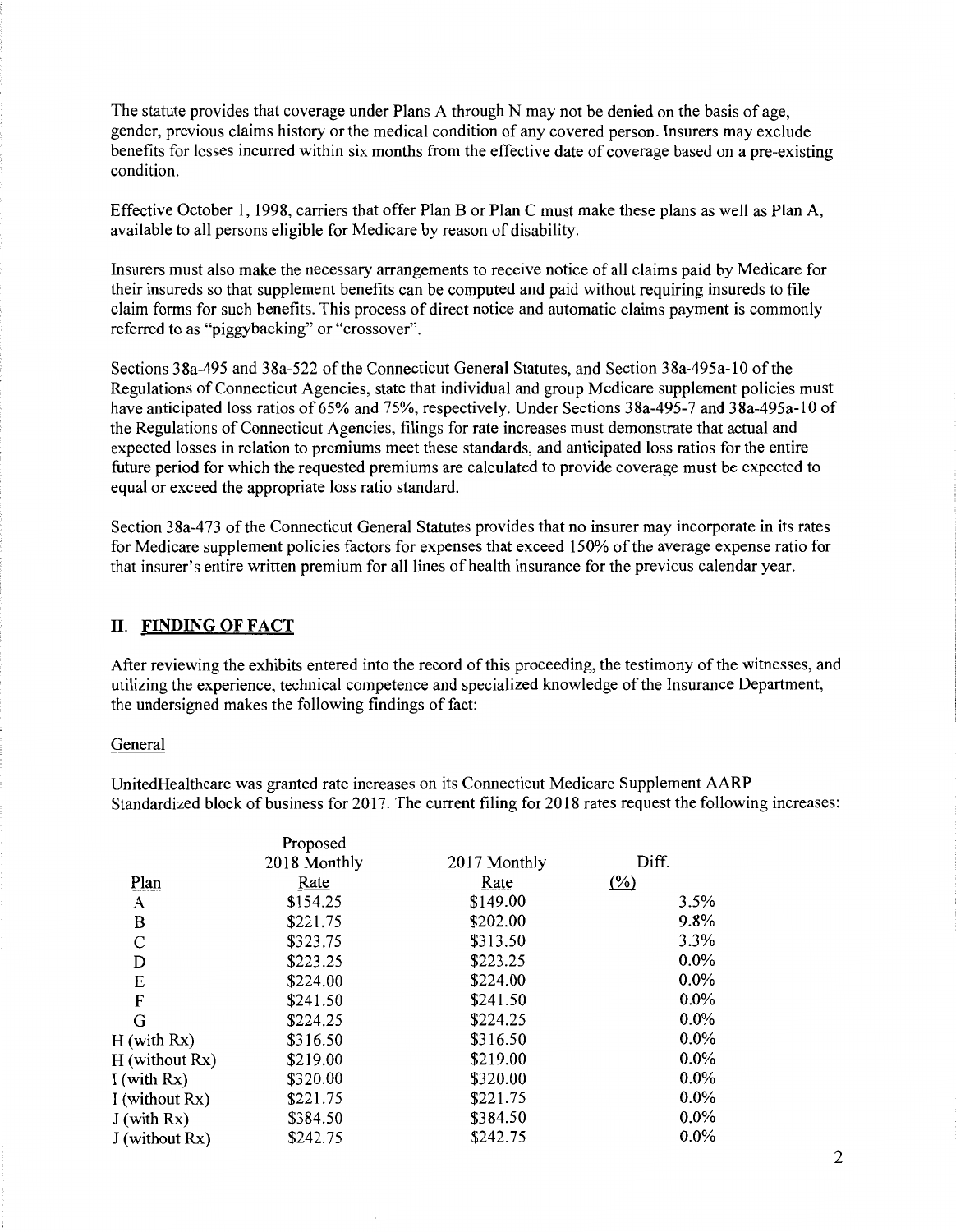| $\bf K$ | \$65.50  | \$65.50  | $0.0\%$ |
|---------|----------|----------|---------|
|         | \$125.50 | \$121.75 | $3.1\%$ |
| N       | \$158.00 | \$158.00 | $0.0\%$ |

UnitedHealthcare calculated the Medicare Part A trend as follows:

|                               | 2015     | 2016     | 2017     | 2018     |
|-------------------------------|----------|----------|----------|----------|
| Medicare Part A Deductible    | \$1,260  | \$1,288  | \$1,316  | \$1,356  |
| % Change in Part A Deductible | 3.6%     | $2.2\%$  | $2.2\%$  | $3.0\%$  |
| <b>Utilization Trend</b>      | $-1.8\%$ | $-3.7\%$ | $-0.2\%$ | $-0.7\%$ |
| Composite Trend               | $1.7\%$  | $-1.6%$  | $1.9\%$  | 2.3%     |

UnitedHealthcare's Standardized plans sold prior to June 1, 2010 cover approximately 38,914, with an additional 61,208 covered under the new MIPPA plan. The Standardized MIPPA plans are available on a group basis under a group policy issued to the American Association of Retired Persons (AARP).

UnitedHealthcare certified that the expense factors, within the proposed rates, are in compliance with section 38a-473, C.G.S.

The Connecticut loss ratios for the Standardized block of business are as follows:

| Plan         | 2014   | 2015   | 2016  |
|--------------|--------|--------|-------|
| A            | 82.6%  | 80.2%  | 75.3% |
| B            | 89.7%  | 88.4%  | 91.6% |
| $\mathsf{C}$ | 84.5%  | 82.9%  | 78.3% |
| D            | 94.4%  | 86.0%  | 81.0% |
| E            | 78.6%  | 87.6%  | 78.1% |
| $\mathbf F$  | 81.7%  | 81.8%  | 77.0% |
| G            | 85.6%  | 94.5%  | 80.2% |
| H            | 103.8% | 100.1% | 84.4% |
| I            | 81.1%  | 84.5%  | 81.6% |
| J            | 76.9%  | 77.3%  | 75.2% |
| K            | 64.9%  | 70.7%  | 88.1% |
| L            | 78.4%  | 71.7%  | 72.4% |
| N            | 77.2%  | 75.6%  | 69.8% |
| Total        | 80.9%  | 80.7%  | 76.3% |

Compliance with Reg. 38a-474 (submission and review of rates for Medicare supplement) UnitedHealthcare's 2018 Medicare supplement rate filing proposals are in compliance with the requirements of regulation 38a-474 as it applies to the contents of the rate submission as well as the actuarial memorandums.

It has been confirmed that UnitedHealthcare makes standardized Plans A, B and C available to persons eligible for Medicare by reason of a disability only if they are members of AARP, and that UnitedHealthcare is in compliance with the automatic claim processing system (i.e., piggybacking).